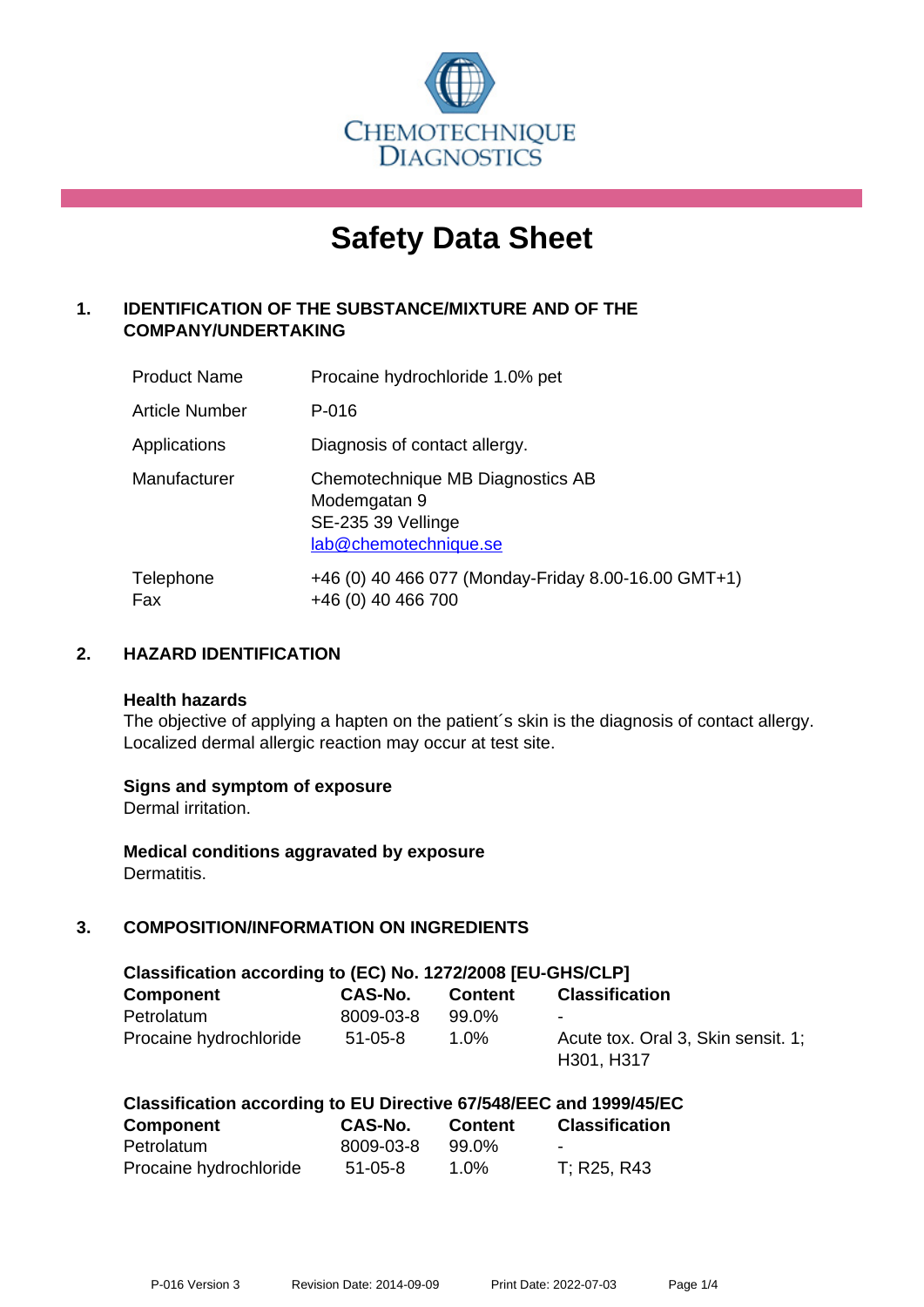## **4. FIRST AID MEASURES**

## **Emergency and first aid procedures**

Obtain medical attention.

# **5. FIRE-FIGHTING MEASURES\***

#### **Suitable extinguish media**

CO2, powder or water spray. Fight larger fires with water spray or alcohol resistant foam.

# **For safety reasons unsuitable extinguishing agents**

Water with full jet.

## **Special protective equipment for fire-fighters**

Wear self-contained respiratory protective device. Wear fully protective suit.

\*Data is shown for petrolatum only

## **6. ACCIDENTAL RELEASES MEASURES**

**Steps to be taken if material is released or spilled** Contain and place in a closed container.

# **7. HANDLING AND STORAGE**

**Precautions to be taken in handling and storage** Store dark at 5-8°C. Avoid extended exposure to light. FOR EXTERNAL USE ONLY.

# **8. EXPOSURE CONTROLS/PERSONAL PROTECTION**

**Respiratory protection** Not required.

**Ventilation** Local exhaust.

**Protective gloves** Disposal gloves.

#### **Eye protection** Not required with normal use.

## **Work/Hygienic practices**

Wash hands after each use.

## **9. PHYSICAL AND CHEMICAL PROPERTIES**

Odour **Odourless** 

Appearance Ivory White Semi-solid

Melting point\* 50-55° C Flash point\*  $>100^{\circ}$ C

Boiling point\* No data available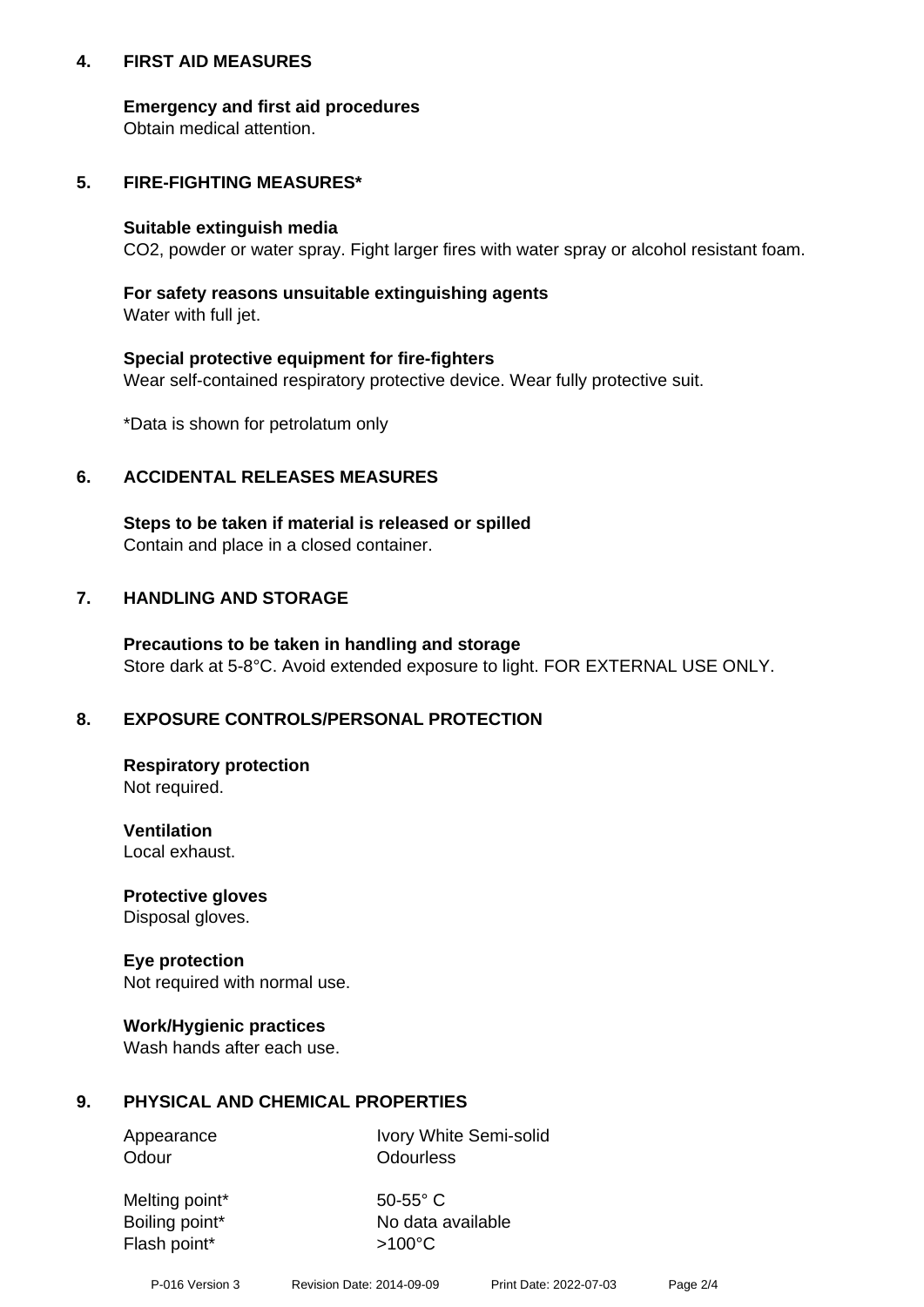Density\* No data available. Solubility in/Miscibility with Water\*

Self ignition\* Product does not self ignite. Danger of explosion\* Product does not present an explosion hazard. Insoluble

\*Data is shown for petrolatum only

# **10. STABILITY AND REACTIVITY**

#### **Incompability**

May react with strong oxidizing agents.

#### **Stability**

Stable at recommended storage conditions.

#### **Hazardous byproducts**

Combustion may generate CO, CO2 and other oxides.

**Hazardous polymerization**

Will not occur.

## **11. TOXICOLOGICAL INFORMATION**

No data available.

#### **12. ECOLOGICAL INFORMATION**

No data available.

## **13. DISPOSAL CONSIDERATIONS**

#### **Waste disposal method**

Comply with federal, state/provincial and local regulation.

#### **14. TRANSPORT INFORMATION**

Not dangerous goods.

## **15. REGULATORY INFORMATION**

The classification is according to the latest editions of the EU lists, and extended by company and literature data.

#### **16. OTHER INFORMATION**

#### **Text of H-statements and R-phrases mentioned in Section 3**

| Acute tox. Oral 3 |                           | Acute toxicity, Oral (Category 3)   |          |  |
|-------------------|---------------------------|-------------------------------------|----------|--|
| Skin sensit. 1    |                           | Skin sensitization (Category 1)     |          |  |
| H <sub>301</sub>  |                           | Toxic if swallowed                  |          |  |
| H317              |                           | May cause an allergic skin reaction |          |  |
| P-016 Version 3   | Revision Date: 2014-09-09 | Print Date: 2022-07-03              | Page 3/4 |  |